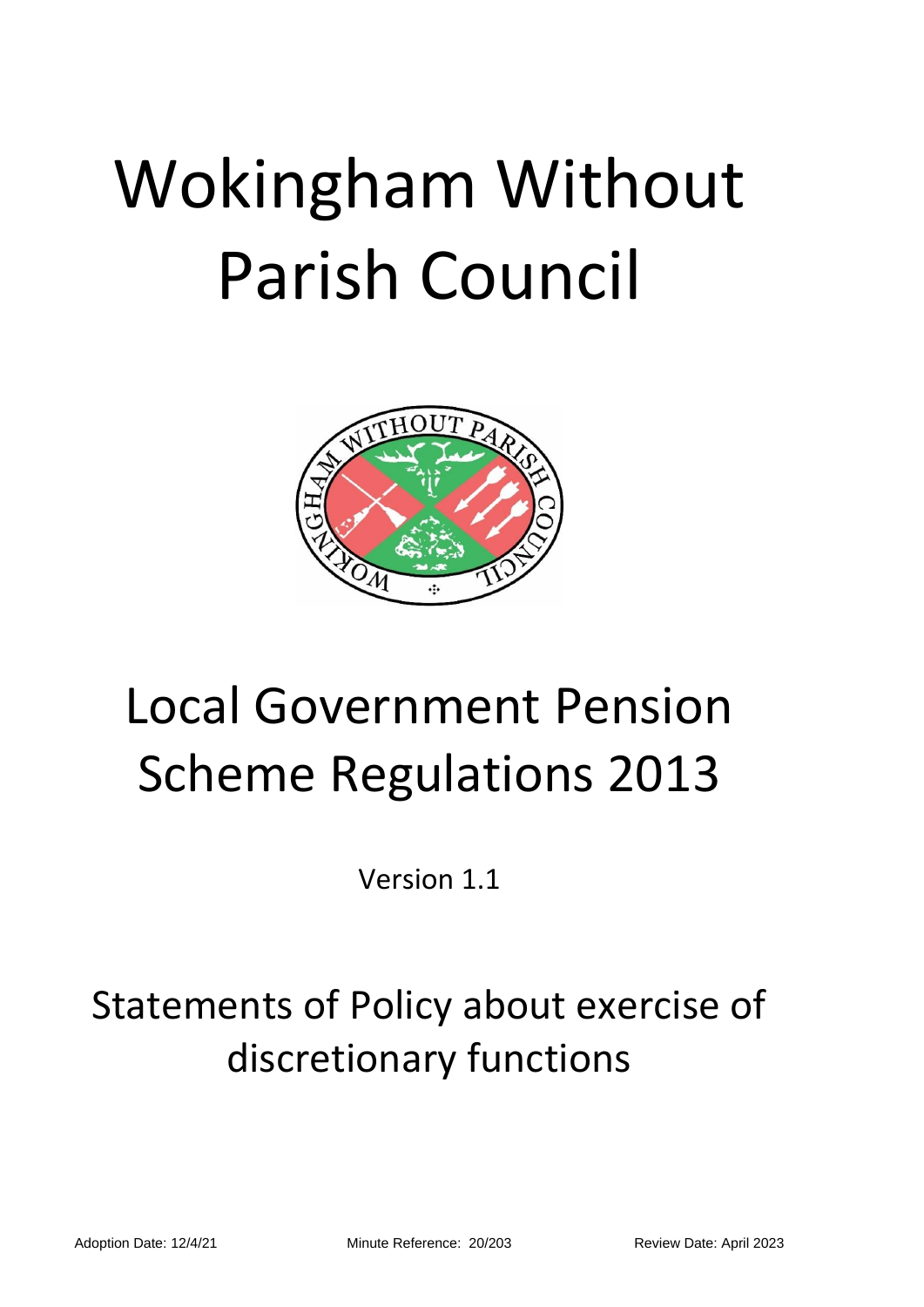#### **LOCAL GOVERNMENT PENSION SCHEME REGULATIONS 2013**

#### **STATEMENTS OF POLICY ABOUT EXERCISE OF DISCRETIONARY FUNCTIONS**

In accordance with Regulation 60 of the above regulations a Scheme employer **must** prepare a written statement of its policy in relation to the exercise of its functions under regulations:

- 16(2)(e) and 16(4)(d) (funding of additional pension);
- 30(6) (flexible retirement);
- 30(8) (waiving of actuarial reduction); and
- 31 (award of additional pension).

In addition and in accordance with Paragraphs 2(2) of Schedule 2 to the Local Government Pension Scheme (Transitional Provisions, Savings & Amendment) Regulations 2014 a Scheme employer **must** also prepare a written statement on whether, in respect of benefits relating to pre 1<sup>st</sup> April 2014 membership, to 'switch on' the 85 year rule for a member who voluntarily retires (leaves employment) and elects to draw their benefits on or after the age of 55 and before the age of 60 thereby agreeing to waive in full or part any actuarial reduction applied to the member's benefits.

A Scheme employer **must** send a copy of its statement to the administering authority (Royal Borough of Windsor & Maidenhead) and must publish its statement.

A Scheme employer **must** keep its statement of policy under review and make such revisions as are appropriate following a change of its policy.

Where a revision to the statement of policy is made, a Scheme employer **must** send a copy of its revised statement to the administering authority before the expiry of one month beginning with the date that any such revision is made. A Scheme employer must also publish its revised statement.

In preparing, or reviewing and making revisions to its statement, a Scheme employer **must** have regard to the extent to which the exercise of its discretionary functions could lead to a serious loss of confidence in the public service.

Whilst it is compulsory for a Scheme employer to prepare a statement in respect of the regulations detailed above, there are a number of other discretions available to a Scheme employer throughout the Scheme Regulations which do not require such a statement of policy to be made. It is recommended for administrative purposes that such additional statements are made and included at Part B of the statement of policy.

Each regulation is set out in detail throughout this document and a space is provided for a Scheme employer to insert its statement of policy. Additional notes are available to assist Scheme employers in completing their statement and these can be found on the pension fund website at [www.berkshirepensions.org.uk/employers\\_policy\\_statements.htm](http://www.berkshirepensions.org.uk/employers_policy_statements.htm)

Once completed, a Scheme employer **must** ensure that its statement of policy is published in a place that is easily accessible to all of its eligible Scheme employees and that any revisions made to the statement of policy are equally accessible.

#### **SCHEME EMPLOYER DECLARATION**

The Scheme employer known as Wokingham Without Parish Council has prepared this written statement of policy in relation to its exercise of certain discretionary functions available under the Local Pension Scheme Regulations 2013. The Scheme employer declares that it will keep this statement under review and publish the statement (and any amendments made thereto) in a place that is easily accessible to all of its eligible Scheme employees and that it will provide to the administering authority the most up to date version of the statement at all times.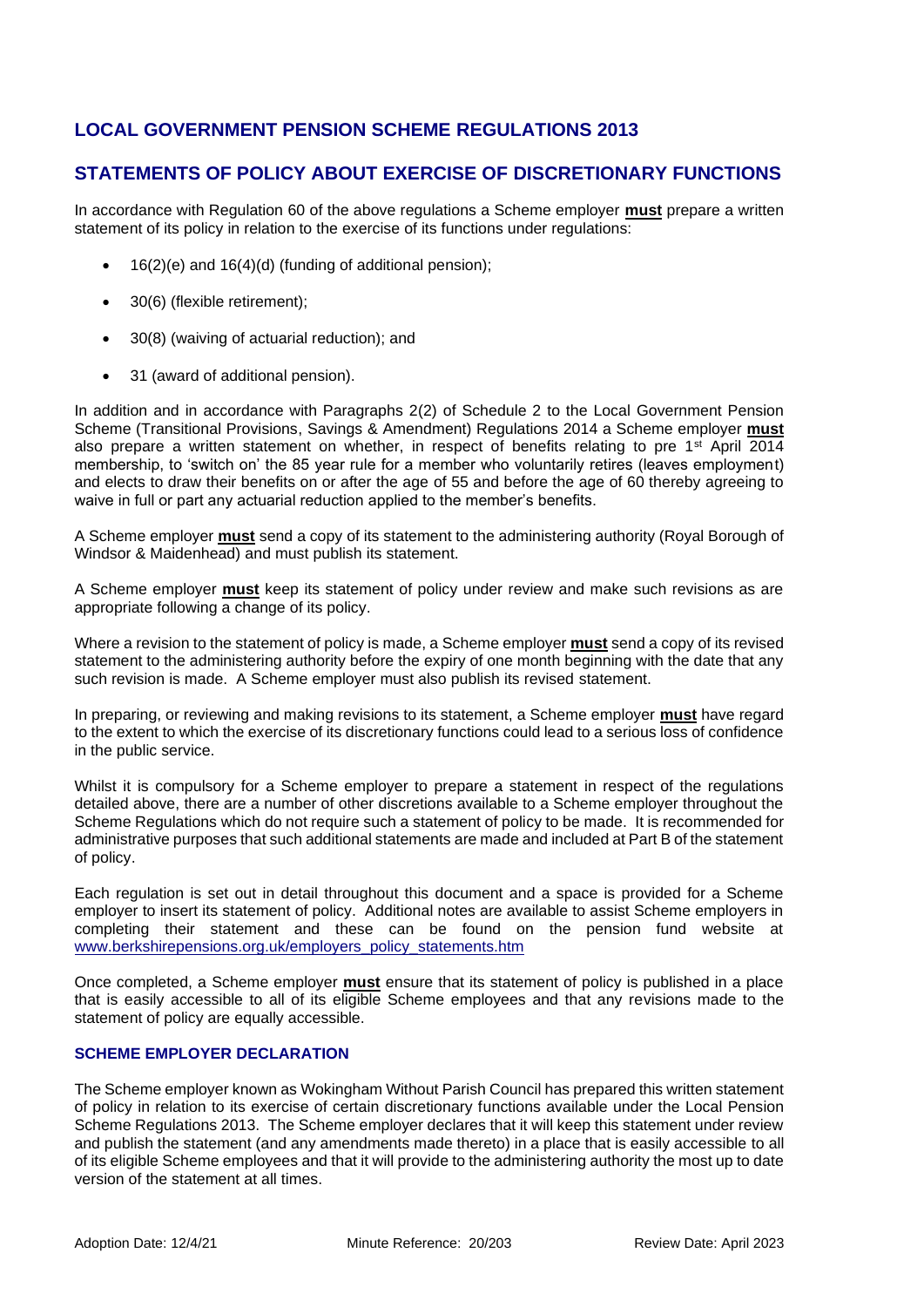#### **PART A – Formulation of COMPULSORY policy in accordance with Regulation 60 of the**

#### **Local Government Pension Scheme Regulations 2013**

#### **Regulation 16 – Additional Pension Contributions** *(see guidance note 1 in employer's guide)*

The Scheme employer may resolve to fund in whole or in part any arrangement entered into by an active scheme member to pay additional pension contributions by way of regular contributions in accordance with *Regulation 16(2)(e)*, or by way of a lump sum in accordance with *Regulation 16(4)(d)*.

The Scheme employer may enter into an APC contract with a Scheme member who is contributing to the MAIN section of the Scheme in order to purchase additional pension of not more than the additional pension limit (£6,500 from 1st April 2014 subject to annual increase in line with the Pensions (Increase) Act 1971).

The amount of additional contribution to be paid is determined by reference to actuarial guidance issued by the Secretary of State.

Consideration needs to be given to the circumstances under which the Scheme employer may wish to use their discretion to fund in whole or in part an employee's Additional Pension Contributions.

#### **Scheme Employer's policy concerning the whole or part funding of an active member's additional pension contributions**

Wokingham Without Parish Council's policy is

1. Not to fund an employee's APCs

#### **Regulation 30(6) – Flexible Retirement** *(see guidance note 2 in employer's guide)*

An active member who has attained the age of 55 or over and who with the agreement of their employer reduces their working hours or grade of employment may, with the further consent of their employer, elect to receive immediate payment of all or part of the retirement pension to which they would be entitled in respect of that employment as if that member were no longer an employee in local government service on the date of the reduction in hours or grade *(adjusted by the amount shown as appropriate in actuarial guidance issued by the Secretary of State – separate policy required under Regulation 30(8)).*

As part of the policy making decision the Scheme employer must consider whether, in addition to the benefits the member may have accrued prior to 1 April 2008 (which the member must draw), to permit the member to choose to draw all, part or none of the pension benefits they built up after 31 March 2008 and before 1 April 2014 and all, part of none of the pension benefits they built up after 1 April 2014.

Due consideration must be given to the financial implications of allowing an employee to draw all or part of their pension benefits earlier than their normal retirement age.

#### **Scheme Employer's policy concerning flexible retirement**

Wokingham Without Parish Council's policy is

1. To consider each application on its merits subject to the financial implications for the employer

#### **Regulation 30(8) – Waiving of Actuarial Reduction** *(see guidance note 3 in employer's guide)*

Where a Scheme employer's policy under regulation 30(6) (flexible retirement) is to consent to the immediate release of benefits in respect of an active member who is aged 55 or over, those benefits must be adjusted by an amount shown as appropriate in actuarial guidance issued by the Secretary of State (commonly referred to as actuarial reduction or early payment reduction).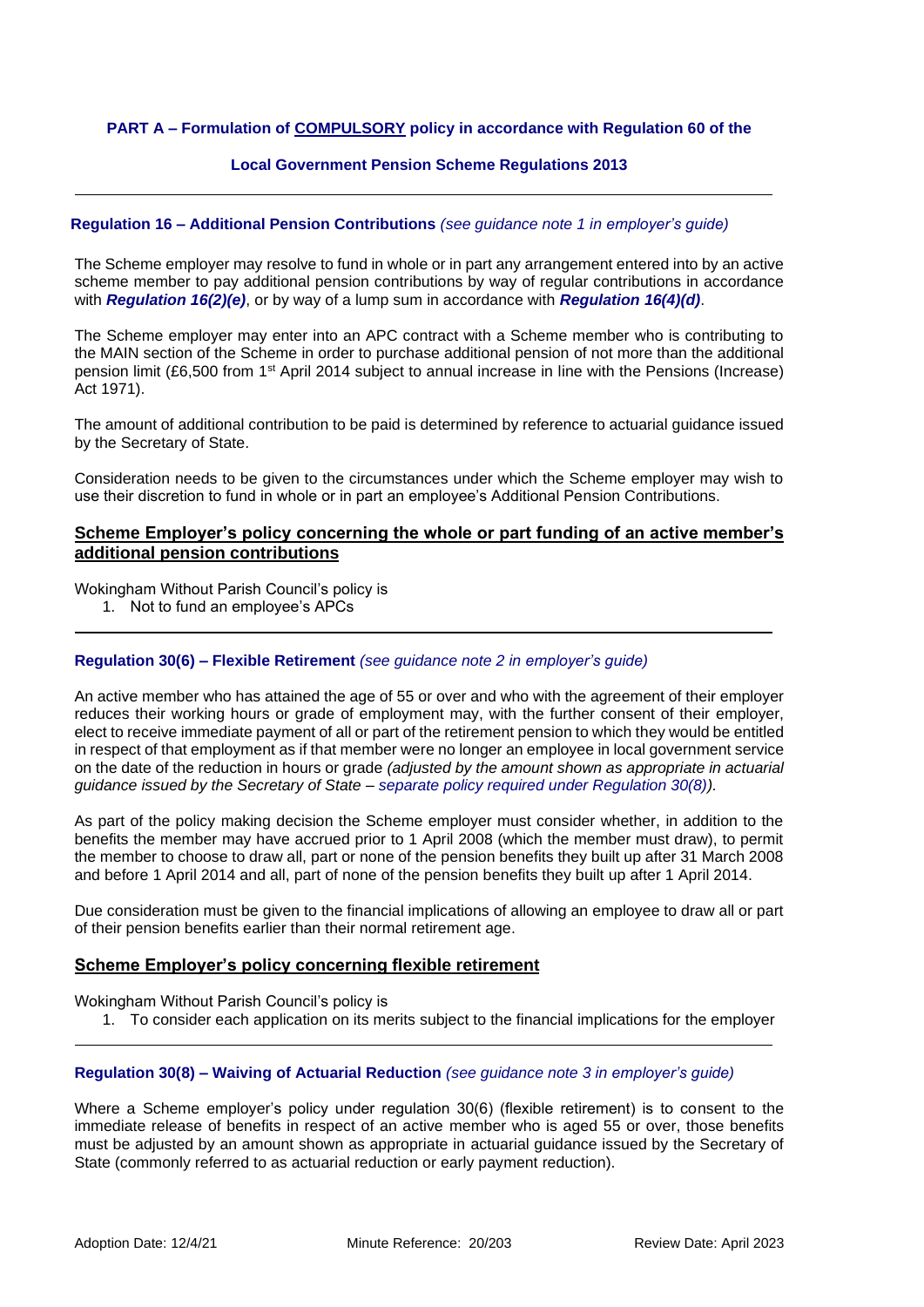A Scheme employer (or former employer as the case may be) may agree to waive in whole or in part and at their own cost, any actuarial reduction that may be required by the Scheme Regulations.

Due consideration must be given to the financial implications of agreeing to waive in whole or in part any actuarial reduction.

#### **Scheme Employer's policy concerning the waiving of actuarial reduction**

Wokingham Without Parish Council's policy is

1. To consider each application on its merits subject to the financial implications for the employer

#### **Regulation 31 – Award of Additional Pension** *(see guidance note 4 in employer's guide)*

A Scheme employer may resolve to award

(a) an active member, or

(b) a member who was an active member but dismissed by reason of redundancy, or business efficiency, or whose employment was terminated by mutual consent on grounds of business efficiency,

additional annual pension of, in total (including any additional pension purchased by the Scheme employer under Regulation 16), not more than the additional pension limit (£6,500 from 1<sup>st</sup> April 2014 subject to annual increase in line with the Pensions (Increase) Act 1971).

Any additional pension awarded is payable from the same date as any pension payable under other provisions of the Scheme Regulations from the account to which the additional pension is attached.

In the case of a member falling within sub-paragraph (b) above, the resolution to award additional pension must be made within 6 months of the date that the member's employment ended. **Scheme Employer's policy concerning the award of additional pension**

Wokingham Without Parish Council's policy is

1. To consider using this discretion where a sufficient benefit to the employer can be justified

#### **Local Government Pension Scheme (Transitional Provisions and Savings) Regulations 2014**

#### **Schedule 2 – paragraphs 2 and 3** *(see guidance note 5 in employer's guide)*

Where a scheme member retires or leaves employment and elects to draw their benefits at or after the age of 55 and before the age of 60 those benefits will be actuarially reduced unless their Scheme employer agrees to meet the full or part cost of those reductions as a result of the member otherwise being protected under the 85 year rule as set out in previous Regulations.

So as to avoid the member suffering the full reduction to their benefits the Scheme employer can 'switch on' the 85 year rule protections thereby allowing the member to receive fully or partly unreduced benefits but subject to the Scheme employer paying a strain (capital) cost to the Pension Fund

#### **Scheme Employer's policy concerning the 'switching on' of the 85 year rule**

Wokingham Without Parish Council's policy is

1. to consider each occurrence as it arises subject to the financial implications for the employer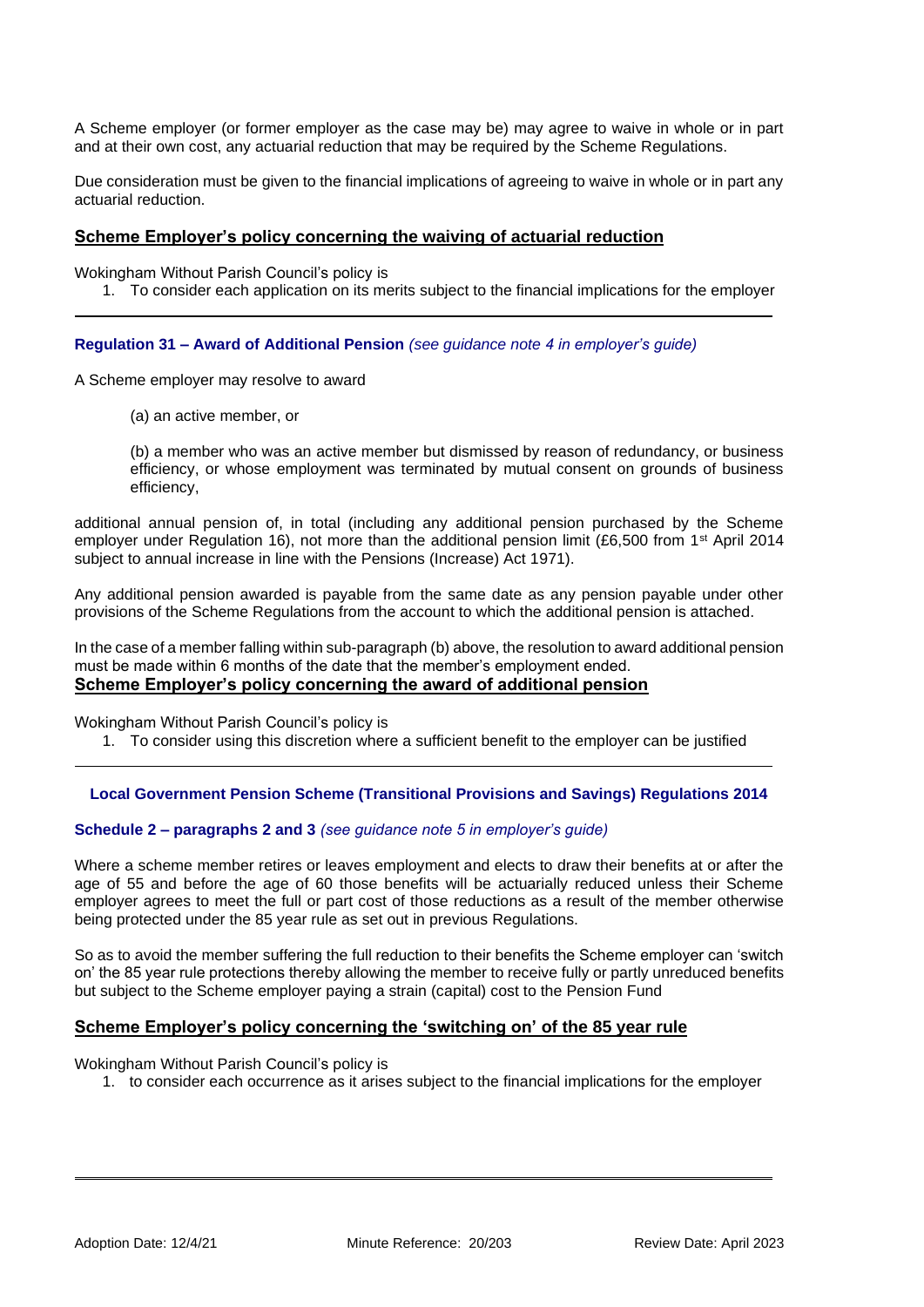#### **PART B – Formulation of RECOMMENDED policy in accordance with the**

#### **Local Government Pension Scheme Regulations 2013**

#### **Regulation 9(1) & (3) – Contributions** *(see guidance note 6 in employer's guide)*

Where an active member changes employment or there is a material change which affects the member's pensionable pay during the course of a financial year, the Scheme employer may determine that a contribution rate from a different band (as set out in Regulation 9(2)) should be applied.

Where the Scheme employer makes such a determination it shall inform the member of the revised contribution rate and the date from which it is to be applied.

#### **Scheme Employer's policy concerning the re-determination of active members' contribution bandings at any date other than 1st April**

Wokingham Without Parish Council 's policy is

1. To set employee contributions rates at 1<sup>st</sup> April each year and make no changes throughout the year

#### **Regulation 17(1) – Additional Voluntary Contributions** *(see guidance note 7 in employer's guide)*

An active member may enter into arrangements to pay additional voluntary contributions (AVCs) or to contribute to a shared cost additional voluntary contribution arrangement (SCAVCs) in respect of an employment. The arrangement must be a scheme established between the appropriate administering authority and a body approved for the purposes of the Finance Act 2004, registered in accordance with that Act and administered in accordance with the Pensions Act 2004.

The Scheme employer needs to determine whether or not it will make contributions to such an arrangement on behalf of its active members.

#### **Scheme Employer's policy concerning payment of Shared Cost Additional Voluntary Contributions**

Wokingham Without Parish Council's policy is

1. Not to apply this discretion

#### **Regulation 22 – Merging of Deferred Member Pension Accounts with Active Member Pension Accounts** *(see guidance note 8 in employer's guide)*

A deferred member's pension account is automatically aggregated with their active member's pension account unless the member elects within the first 12 months of the new active member's pension account being opened to retain their deferred member's pension account.

A Scheme employer can, at their discretion, extend the 12 month election period.

#### **Scheme Employer's policy concerning merging of Deferred Member Pension Accounts with Active Member Pension Accounts**

Wokingham Without Parish Council's policy is

1. Each case will be examined at the appropriate time

**Regulation 100(6) – Inward Transfers of Pension Rights** *(see guidance note 10 in employer's guide)*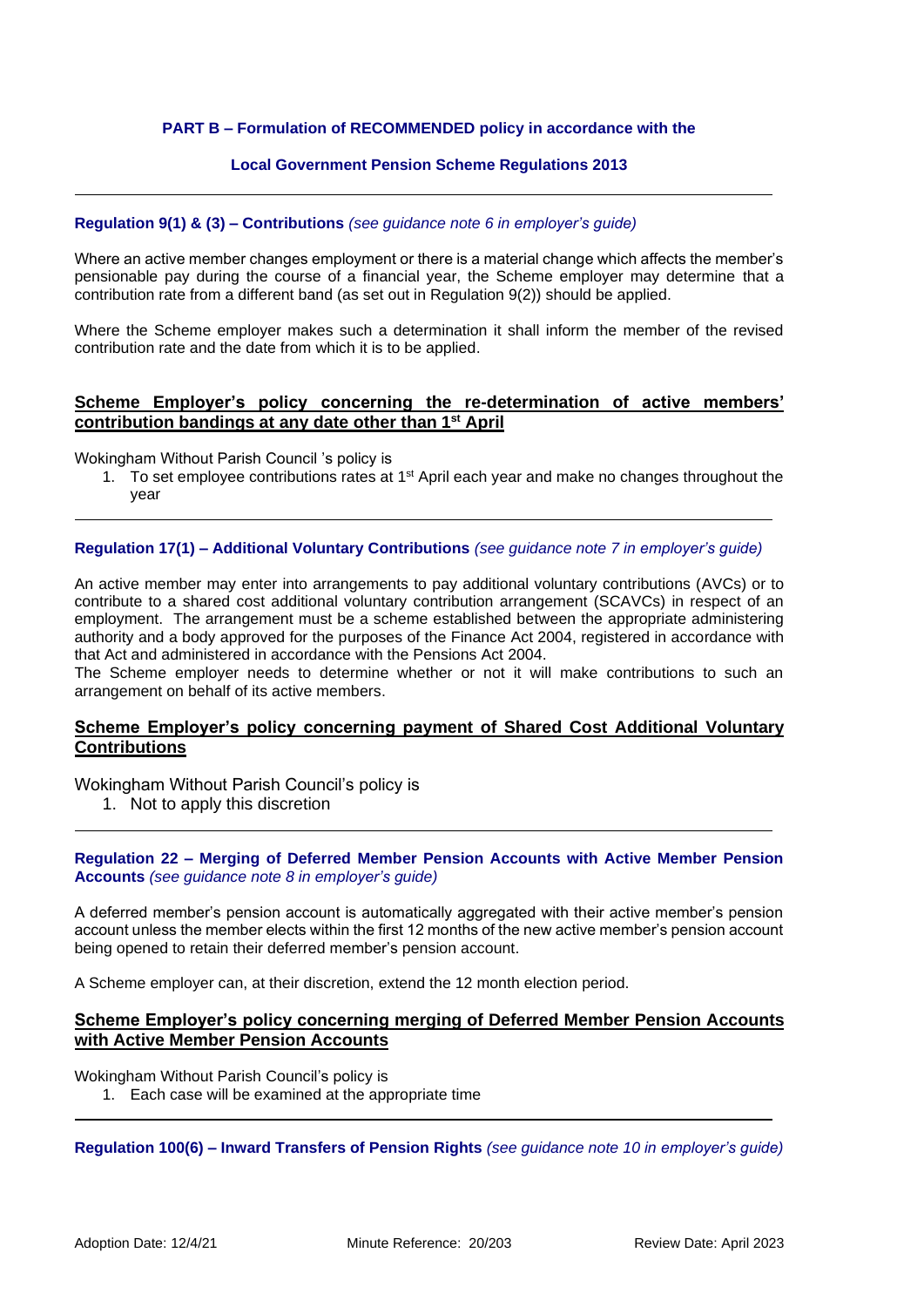A request from an active member to transfer former pension rights from a previous arrangement into the Local Government Pension Scheme as a result of their employment with a Scheme employer must be made in writing to the administering authority and the Scheme employer before the expiry of the period of 12 months beginning with the date on which the employee first became an active member in an employment (or such longer period as the Scheme employer and administering authority may allow).

#### **Scheme Employer's policy concerning the extension of the 12 month transfer application period**

Wokingham Without Parish Council's policy is

1. Each case will be examined at the appropriate time

**Regulation 21(5) – Assumed Pensionable Pay** *(see guidance 11 in employer's guide)*

A Scheme employer needs to determine whether or not to include in the calculation of assumed pensionable pay, any 'regular lump sum payment' received by a Scheme member in the 12 months preceding the date that gave rise to the need for an assumed pensionable pay figure to be calculated.

#### **Scheme Employer's policy concerning inclusion of 'regular lump sum payments' in assumed pensionable pay calculations**

Wokingham Without Parish Council's policy is

1. Each case will be examined at the appropriate time

**Regulation 74 – Applications for Adjudication of Disagreements** *(see guidance note 9 in employer's guide)*

Each Scheme employer must appoint a person ("the adjudicator") to consider applications from any person whose rights or liabilities under the Scheme are affected by:

- (a) a decision under regulation 72 (first instance decisions); or
- (b) any other act or omission by a Scheme employer or administering authority,

and to make a decision on such applications.

Responsibility for determinations under this first stage of the Internal Disputes Resolution Procedure (IDRP) rests with "the adjudicator" as named below by the Scheme employer:

Name: Katy Hughes

Job Title: Parish Clerk

Full Address: Wokingham Without Parish Council, Parish Office, Pinewood Centre, Old Wokingham Road, Wokingham

Post Code: RG40 3AQ

Tel No: 01344 771425

Email: Clerk@wokinghamwithout-pc.gov.uk

Adjudicator's Signature:

htset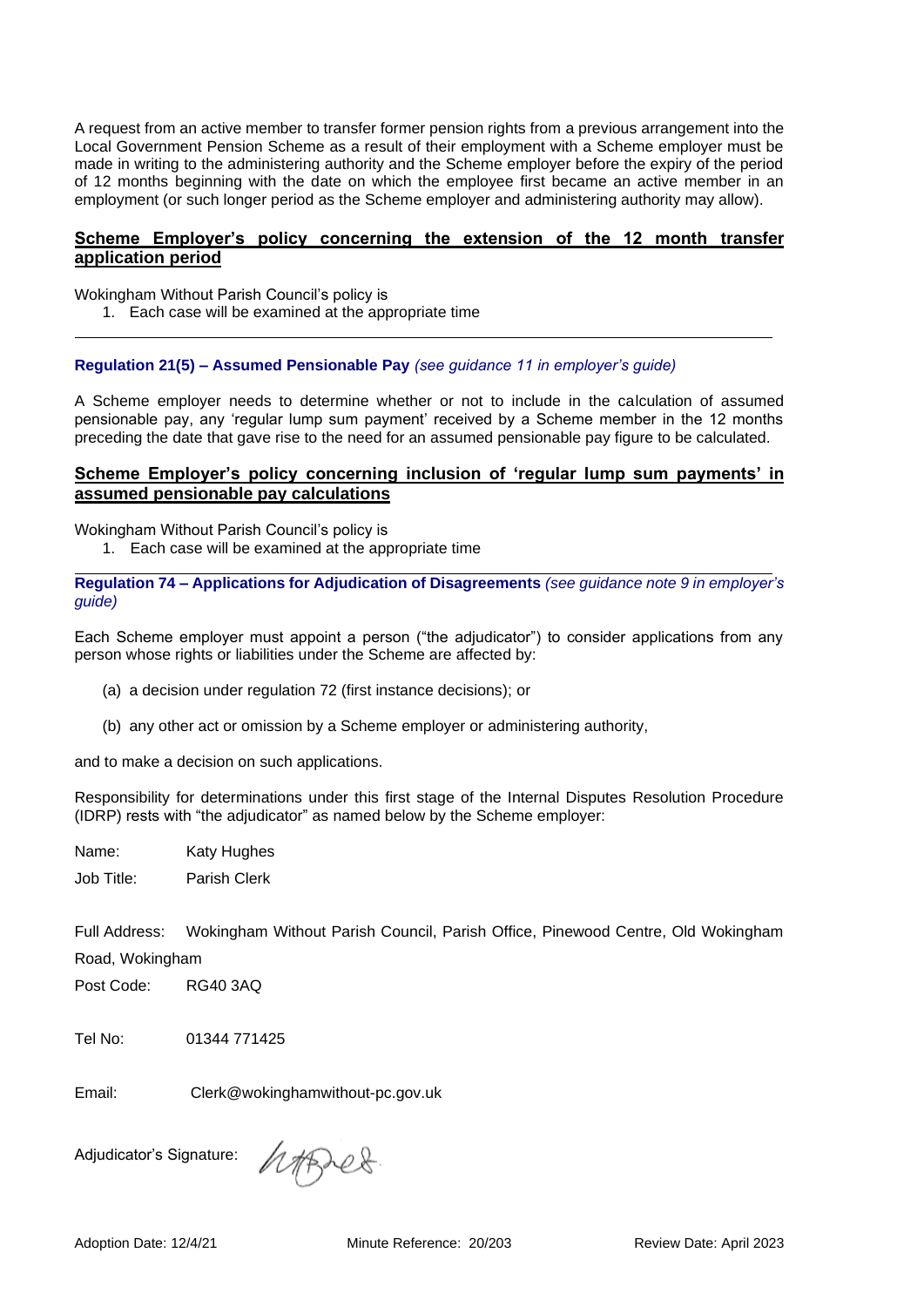Date: XXXXX